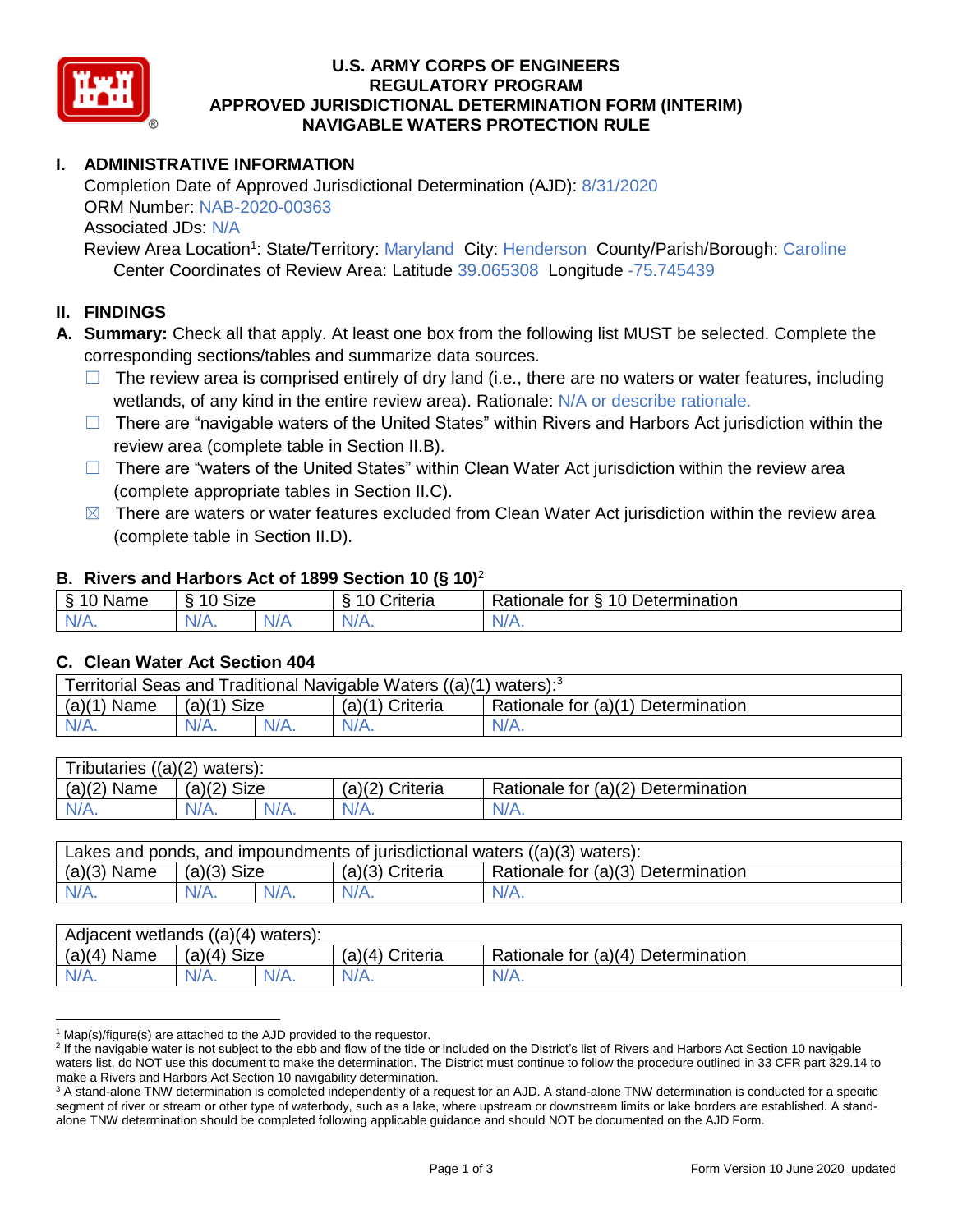

## **U.S. ARMY CORPS OF ENGINEERS REGULATORY PROGRAM APPROVED JURISDICTIONAL DETERMINATION FORM (INTERIM) NAVIGABLE WATERS PROTECTION RULE**

# **D. Excluded Waters or Features**

| Excluded waters $((b)(1) - (b)(12))$ : <sup>4</sup> |                       |                  |                                    |                                                                                                                                                                                                                                                                                                                                                                                                                                                                                                                                                                                                                                               |  |
|-----------------------------------------------------|-----------------------|------------------|------------------------------------|-----------------------------------------------------------------------------------------------------------------------------------------------------------------------------------------------------------------------------------------------------------------------------------------------------------------------------------------------------------------------------------------------------------------------------------------------------------------------------------------------------------------------------------------------------------------------------------------------------------------------------------------------|--|
| <b>Exclusion Name</b>                               | <b>Exclusion Size</b> |                  | Exclusion <sup>5</sup>             | Rationale for Exclusion Determination                                                                                                                                                                                                                                                                                                                                                                                                                                                                                                                                                                                                         |  |
| <b>Wetland K</b>                                    | 0.232                 | $\text{acre}(s)$ | $(b)(1)$ Non-<br>adjacent wetland. | Excluded features per. 33 CFR 328.3(b).<br>Wetland K is located within an closed depression<br>situated on farmland mapped as Hambrook<br>(HbA) soil series, a non-hydric soil series. While<br>the Corps evaluated this area due to repetitive<br>surface water saturation evident early growing<br>season, no surface water connection(s) are<br>evident to establish jurisdiction. During the<br>February 14, 2019 site visit, surface water<br>ponding was evident, but confined within the<br>feature. Wetland K is not abutting $(a)(1) - (a)(3)$<br>water based on the definition of "adjacent<br>wetland" per. 33 CFR 328.3(c)(1)(i). |  |
| <b>Wetland L</b>                                    | 0.686                 | $\text{acre}(s)$ | $(b)(1)$ Non-<br>adjacent wetland. | Excluded features per. 33 CFR 328.3(b).<br>Wetland L is located within an closed depression<br>situated on farmland mapped as Hambrook<br>(HbA) soil series, a non-hydric soil series. While<br>the Corps evaluated this area due to repetitive<br>surface water saturation evident early growing<br>season, no surface water connection(s) are<br>evident to establish jurisdiction. During the<br>February 14, 2019 site visit, surface water<br>ponding was evident, but confined within the<br>feature. Wetland L is not abutting $(a)(1) - (a)(3)$<br>water based on the definition of "adjacent<br>wetland" per. 33 CFR 328.3(c)(1)(i). |  |

# **III. SUPPORTING INFORMATION**

- **A. Select/enter all resources** that were used to aid in this determination and attach data/maps to this document and/or references/citations in the administrative record, as appropriate.
	- $\boxtimes$  Information submitted by, or on behalf of, the applicant/consultant: delineation survey prepared by

Lane Engineering, Inc. dated February 19, 2019; revised July 21, 2020.

This information is sufficient for purposes of this AJD. Rationale: N/A.

- ☐ Data sheets prepared by the Corps: N/A.
- ☒ Photographs: Aerial and Other: Google Earth Pro April 1992, February 2008, October 2009; May

2013; 2015 November and 2018 June. Photos taken by the Corps during the February 14, 2019 site visit.

- $\boxtimes$  Corps site visit(s) conducted on: February 14, 2019.
- ☒ Previous Jurisdictional Determinations (AJDs or PJDs): NAB-2004-60509
- ☐ Antecedent Precipitation Tool: *provide detailed discussion in Section III.B*.

<sup>4</sup> Some excluded waters, such as (b)(2) and (b)(4), may not be specifically identified on the AJD form unless a requestor specifically asks a Corps district to do so. Corps districts may, in case-by-case instances, choose to identify some or all of these waters within the review area.  $5$  Because of the broad nature of the (b)(1) exclusion and in an effort to collect data on specific types of waters that would be covered by the (b)(1)

exclusion, four sub-categories of (b)(1) exclusions were administratively created for the purposes of the AJD Form. These four sub-categories are not new exclusions, but are simply administrative distinctions and remain (b)(1) exclusions as defined by the NWPR.